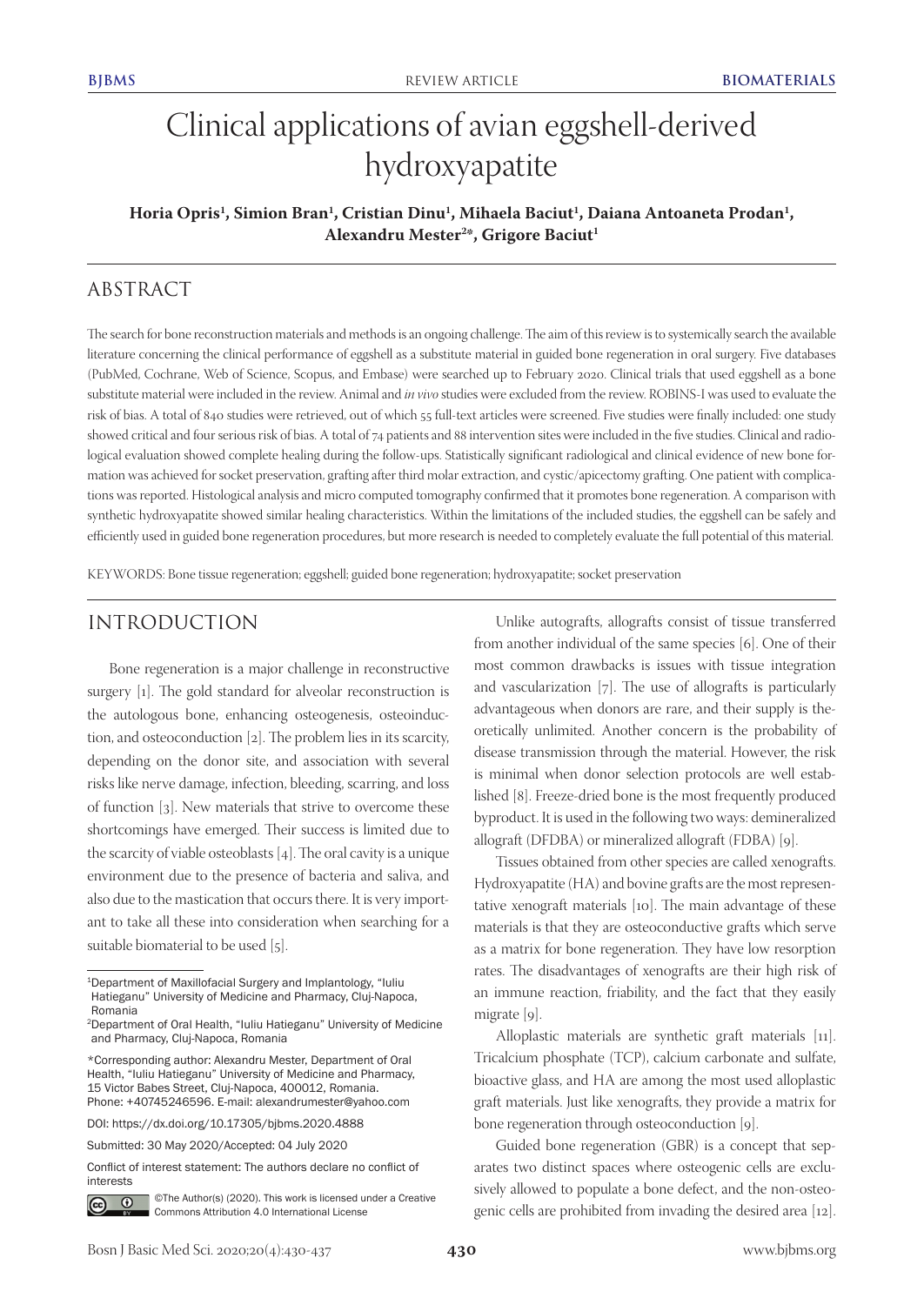Membranes are used extensively for GBR. There are resorbable and non-resorbable membranes [13]. An ideal membrane has to be biocompatible and semi-permeable, with good mechanical and physical proprieties [14]. Titanium and polytetrafluoroethylene (PTFE) are non-resorbable materials used in such procedures. Their main advantage is the ability to maintain their volume for new bone formation [15]. Their biggest setback is that they need surgical reentry for removal, and the most frequent complications include infections and membrane exposure. Resorbable membranes do not require reentry, but they do not have the mechanical proprieties of the non-resorbable ones. Similar results of the achieved bone quality are reported for these membranes [16].

An eggshell is composed of three layers which are: the cuticle, spongia, and lamella [17]. These contain protein fibers and calcium carbonate. The weight of the eggshell accounts for less than a third of that of the egg, and it is composed mainly of calcium compounds (over 90%) and small traces of organic matter [18].

The eggshell is a great source of calcium for dietary supplementation [19]. It has been shown to reduce bone loss in postmenopausal women and patients with osteoporosis [20]. It is also used as a matrix for bone formation in animal models [21]. The eggshell membrane is also extensively used as a dietary supplement, being beneficial to joints and regeneration of connective tissue. The eggshell membrane was also used in various experimental studies to assess its bone formation capabilities [22,23]. Recent developments have tried to associate nanohydroxyapatite into different compounds to enhance its proprieties even more [24].

Hence, the purpose of this paper is to evaluate the clinical performance of the eggshell in enhancing bone regeneration in alveolar bone defects.

## MATERIALS AND METHODS

#### Protocol development and reporting format

The review method was elaborated per the PRISMA guidelines [25]. Following the PICO criteria (Population, Intervention, Comparison, Outcome), the articles included had to meet the following criteria:

- Population: patients  $\geq 18$  years old, without systemic diseases, in need of bone regeneration interventions, and non-smokers.
- Intervention: any given intervention for oral bone regeneration.
- Comparison: any given intervention for oral bone regeneration in controlled studies.
- Outcome measures:
	- primary outcome changes in the clinical height, width, density, and healing time of the alveolar

ridge by linear measurements between baseline and follow-up.

secondary outcome – surgical complications, changes in the marginal bone level, patient-reported outcome measures, and adverse effects.

The research aimed to respond to the following focused questions:

- In healthy patients, is the use of eggshell efficient to enhance the GBR process?
- Does the eggshell ensure better/faster bone regeneration?
- Is the eggshell a sustainable bone regeneration substitute?

#### Eligibility criteria

Inclusion and exclusion criteria were defined. Regarding the study design, randomized clinical trials (RCTs), non-RCTs, and prospective control clinical trials were considered eligible.

Studies with the following criteria were included: participants ≥18 years old, available clinical and radiological examination, cases of unrestorable teeth with periapical lesions/ cysts/impacted third molars, GBR surgical interventions using the eggshell, follow-up until complete gingival and bone healing, non-smoker participants, participants with no systemic diseases.

The following categories of studies were excluded: studies with participants with poor oral hygiene; pregnant participants. Abstracts, letters to the editor, narrative reviews, case reports, case series, technical notes, position papers, and articles with unclear or insufficient information for data quantification were also excluded from the study.

#### Research databases and screening

A search was conducted on five databases (PubMed, Web of Science, Cochrane, Scopus, and Embase) to find all human papers published in English up to February 2020, using the following keywords: "eggshell" with the following terms "bone regeneration," "GBR," "osseointegration," "tissue regeneration," "bone graft," "bone healing," "bone biology," "bone substitute," "bone repair," "bone health," "bone metabolism." Articles were screened by two independent reviewers (H.O. and A.M.). The assessment for eligibility was firstly done by reading titles and abstracts to remove duplicates. Secondly, articles meeting the inclusion criteria were assessed in full. Any difference in opinion between the assessors was resolved through deliberation, and in case a conclusion was not established, a third reviewer (D.A.P.) was solicited.

#### Data collection

Characteristics of the included papers were determined by two reviewers (H.O. and A.M.). The following features were noted: author, year of publication, country of origin, study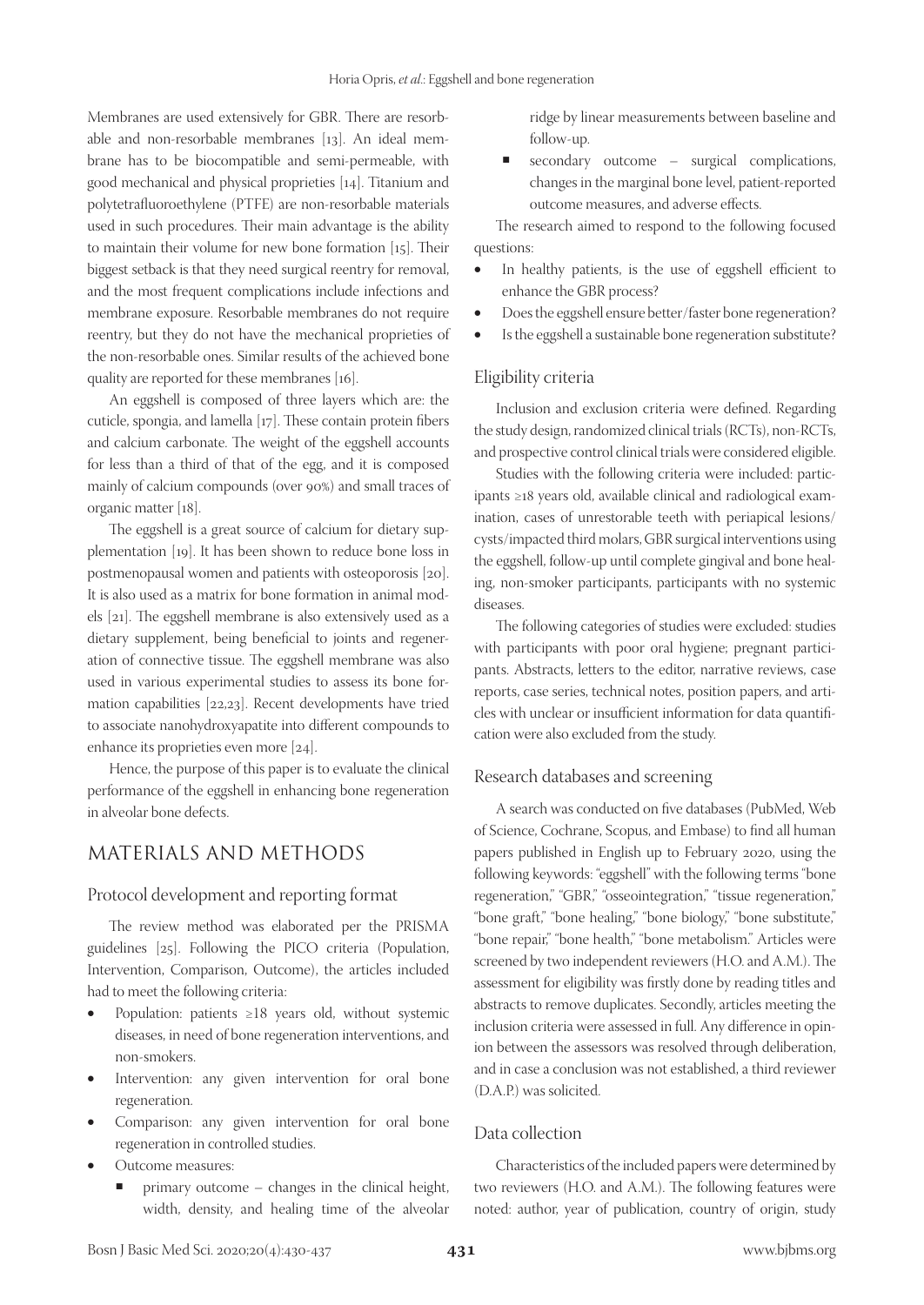design, study period, main objectives, participants, inclusion criteria, exclusion criteria, type of material used, intervention site, clinical and radiological assessment, biopsy (histology), follow-up, complications, and outcome.

#### Risk of bias assessment

ROBINS-I [26] was utilized for the quantification of the risk of bias in seven domains: confounding, included participants, types of interventions, deviations from the intended interventions, missing data, and measurements of results bias in the selection of the reported outcomes. The judgment of the bias was evaluated as follows: low (low risk for all fields), moderate (low/moderate for all fields), serious (serious risk in at least one field, but not critical in any field), critical (critical risk in at least one field), and no information (no clear evidence that the study is at risk and there is a lack of data in one or more key fields) [26]. Two reviewers (H.O. and A.M.) separately evaluated the risk of bias for these studies, and if any disagreement occurred, a third reviewer (D.A.P.) intervened.

#### Ethical statement

In this study, humans were not involved. We did not need ethical approval.

## RESULTS

#### Study selection

The electronic search yielded 840 articles that were reduced to 356 after the removal of duplicates (Figure 1). No further articles were identified by manual search. Screening of titles and abstracts led to the exclusion of 301 records. The whole texts of the remaining 55 papers were retrieved. The reviewers further excluded 50 studies. The full texts of the five remaining papers were analyzed systematically and quality wise (Table 1).

#### Study characteristics

All included articles were non-RCTs  $(n = 4)$  [27-30], except for one RCT [31]. One study employed a split-mouth design [31], one study used two parallel groups  $(n = 10)$  [28], with the remaining three studies being pilot studies [27,29,30]. The number of patients per study ranged from 8 to 21, with a total of 74 included in this analysis.

The RCT compared the efficacy of the eggshell to that of the control site [31], one non-RCT compared the efficacy of the eggshell to that of HA after cystectomy [28], one used the eggshell in socket preservation [30], and the remaining two non-RCTs used the eggshell in regeneration after cystectomy/ apicectomy [27,29].

All studies presented follow-up of gingival and bone healing at 3 months  $[27]$ , 4 months  $[29,30]$ , or 6 months  $[28,31]$ . In all the included studies, patients were followed-up through clinical evaluation and imaging. For one study covering 24 weeks [31], a biopsy was taken using trephine bur, then micro computed tomography and histological assessment were provided subsequently. Only one complication (wound dehiscence) was reported [29], and two other patients were excluded from the study due to the lack of follow-up [31].

#### Primary outcomes

Overall, five articles were included with 74 patients and 88 intervention sites. The evaluation of the primary outcome intended to find out if there were any changes in the dimensions, as well as the density and healing time of the alveolar ridge, by comparing measurements between the baseline and follow-up procedure after using the eggshell as bone graft material.

#### Radiological surgical site outline

Only four of the studies evaluated the limits and the surgical site outline (the contour of the augmented area), referred to

| <b>TABLE 1.</b> Characteristics of the clinical trials included |  |  |  |
|-----------------------------------------------------------------|--|--|--|
|-----------------------------------------------------------------|--|--|--|

| Year of<br>publication         | Number<br>of cases | Procedure                                                             | Defect<br>model | Methods of bone<br>density analysis  | Control                         | Results                              |
|--------------------------------|--------------------|-----------------------------------------------------------------------|-----------------|--------------------------------------|---------------------------------|--------------------------------------|
| Kattimani et al<br>$2014$ [27] | 8                  | EHA after cystectomy/apicectomy                                       | Cyst            | Radiography                          | NS.                             | Positive outcome                     |
| Kattimani et al<br>2016 [28]   | 20                 | EHA and SHA following cystectomy                                      | Cyst            | Radiography                          | $SHA(n=10)$                     | Positive outcome<br>similar with SHA |
| Kattimani et al<br>$2019$ [30] | 11                 | Socket preservation with EHA and PRF                                  | Socket          | Radiography<br>Micro CT<br>Histology | <b>NS</b>                       | Positive outcome                     |
| Kattimani et al<br>$2019$ [31] | 12                 | Split-mouth grafting with EHA of lower<br>third molar extraction site | Socket          | Radiography                          | Split-mouth<br>ungrafted socket | Positive outcome                     |
| Kattimani et al<br>2019 [29]   | 20                 | EHA after cystectomy/apicectomy                                       | Cyst            | Radiography<br><b>CBCT</b>           | NS.                             | Positive outcome                     |

CBCT: Cone-beam computed tomography; EHA: Eggshell-derived hydroxyapatite; Micro CT: Micro computed tomography; NS: Not specified; PRF: Platelet-rich fibrin; SHA: Synthetic hydroxyapatite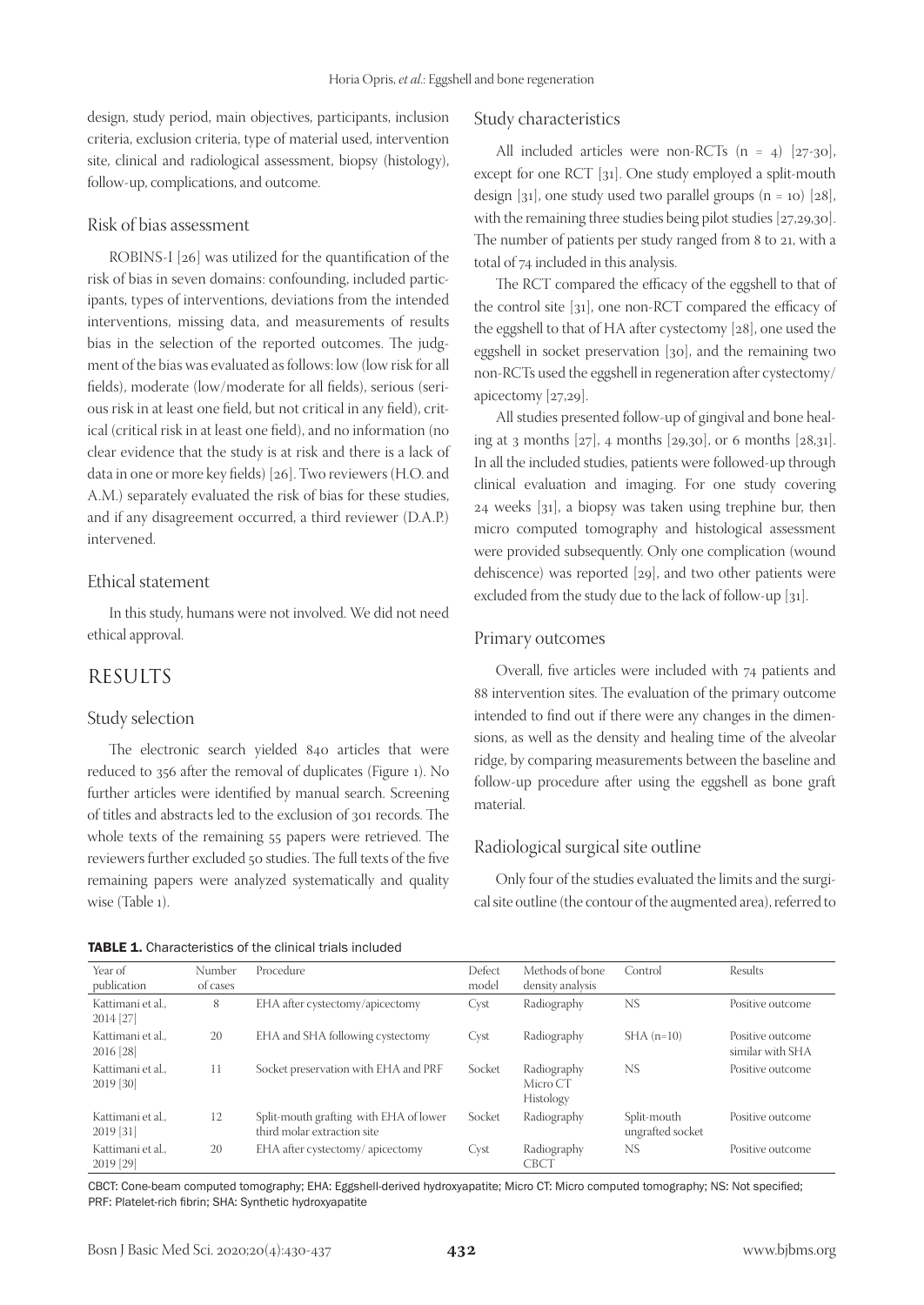

FIGURE 1. PRISMA flow diagram.

as the lamina dura in some of them. For third molar extraction sites, no significant difference  $(p < 0.05)$  in the lamina dura was seen as opposed to the control group at 1-month and 6-months follow-up in a split-mouth model [31]. The comparison of the radiological assessment of the operation site outline in apicectomy and cystic defects (time intervals:  $1<sup>st</sup>$ ,  $4<sup>th</sup>$ ,  $8<sup>th</sup>$ ,  $12<sup>th</sup>$ , and 24<sup>th</sup> week) showed a significant decrease in healing time  $(p < 0.05)$  while the union of the graft and surgical site was complete by 24 weeks [29].

When comparing the surgical site of the synthetic HA (SHA) and eggshell-derived HA (EHA) groups, there was no significant difference in the lamina dura between the two at 1, 2, 3, and 6 months [28]. The comparison of the surgical site outline for cystic and apicectomy defects at the 1<sup>st</sup>, 4<sup>th</sup>, 8<sup>th</sup>, and 12<sup>th</sup> week showed a statistically significant decrease in the lamina dura with time  $(p < 0.05)$  [27].

#### Radiological bone formation

In socket preservation with the eggshell and platelet-rich fibrin (PRF), 73.91% of sockets healed in a trabecular pattern,

while the remaining 26.09% were found to present a groundglass appearance [30]. Histological evaluation showed adverse effects due to the bone regeneration procedure [30].

Bone formation at 1, 3, and 6 months was compared between the control versus graft in third molar extraction site and showed no significant difference  $(p > 0.05)$  [31]. The eggshell group showed over 80% trabecular bone at the final evaluation compared to the empty socket group, where only half of the bone healed in a trabecular pattern [31].

Comparison of the radiological evaluation of bone healing at distinct time intervals ( $1^{st}$  vs.  $4^{th}$ ,  $4^{th}$  vs.  $8^{th}$ ,  $8^{th}$  vs.  $12^{th}$ , and  $12<sup>th</sup>$  vs.  $24<sup>th</sup>$ ) using the eggshell in cystic and apicectomy defects over the time intervals showed significant differences between the compared intervals  $(p < 0.05)$  [29]. Complete radiological bone healing was visible with compact bone (90%) and 10% trabecular bone at 8 weeks  $(p < 0.05)$  [29].

Comparing HA and eggshell radiological evaluation of the bone formation and bone healing patterns showed no significant difference at 1, 2, 3, and 6 months  $(p > 0.05)$  [28]. The HA and eggshell presented similar radiological bone healing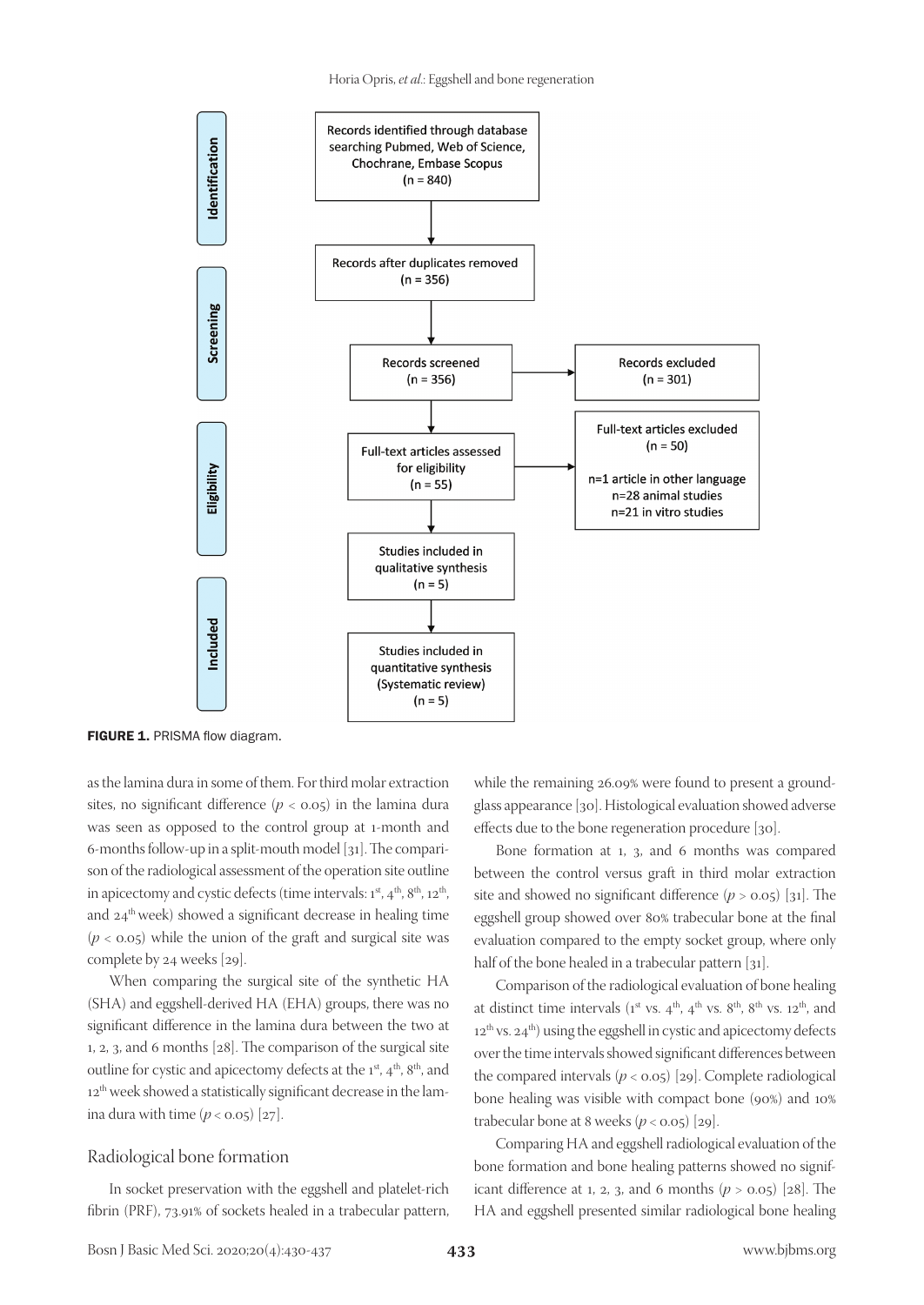patterns [28]. When comparing radiological bone formation using the eggshell at different time intervals  $(1^{st}, 4^{th}, 8^{th}, 3^{th}, 4^{th})$ week) in cystic cavities, significant amounts of new bone can be found with time  $(p < 0.05)$  [27].

### Mean bone radiological density

Comparison of the density scores for the socket preservation sites with nanohydroxyapatite (eggshell) and PRF in the  $1^{st}$ ,  $12^{th}$ , and  $24^{th}$  week showed a significant increase in bone mineralization  $(p < 0.05)$  [30]. The radiological analysis of bone density at baseline,  $1^{st}$ ,  $3^{rd}$ , and  $6^{th}$  month in two wisdom molar extraction groups concluded that there was no significant difference in the bone density  $(p > 0.05)$ , except for the total density in the control versus graft at  $1<sup>st</sup>$  month  $(p = 0.0492)$  [31].

No significant difference (*p* > 0.05) was found when comparing the mean density of bone of HA versus eggshell-derived HA at  $1^{st}$ –6<sup>th</sup> month, with the exception of the comparison between the  $1^{st}$  month and the  $6^{th}$  month [28]. Another evaluation of the mean bone density at  $1^{st}$ ,  $4^{th}$ ,  $8^{th}$ , and  $12^{th}$  week showed a significant increase in the bone density with time  $(p < 0.05)$  [27].

#### Secondary outcomes

The following were assessed as secondary outcomes: surgical complications, changes in the marginal bone level, patient-reported outcome measures, and adverse effects. Only one patient with a complication (wound dehiscence) was reported [29]. The marginal bone level was reportedly maintained in all studies for the specific follow-up time frames. No published study reported adverse effects such as disease transmissions or allergic reactions.

#### Other features examined

One study compared the initial and final alveolar width after socket preservation with the eggshell-derived HA and PRF. It showed that using the eggshell can maintain a significantly better bone width with time, i.e., 14.04 mm ± 0.86 mm versus 13.48 mm ± 0.80 mm (mean difference 0.57 mm ± 0.43 mm)  $(p = 0.0001)$  [30]. Another study managed to compare probing depth in a split-mouth model after extraction of the third molar and grafting, with promising results (initial probing depth 2.19 mm  $\pm$  0.63 mm in the control group; 2.00 mm  $\pm$  0.68 mm graft group; probing depth at the end of follow-up: 1.14 mm  $\pm$  0.33 mm control; and 1.0  $\pm$  0.19 mm graft group). The results showed good periodontal health, within normal limits [31]. Only one patient was reported with a surgical complication, a woman with wound dehiscence, who was excluded from the study [29].

# DISCUSSION

The present systematic review aimed to assess the clinical benefits of using an eggshell-based material in alveolar bone defect reconstruction interventions. In recent years, a great amount of research and development has focused on finding new materials for tissue regeneration, more exactly GBR. Human research has been conducted using the eggshell, with the first published study in 1998 in France [32], and continued with the group from India several years later (2014, 2016, and 2019) [27-31]. To increase the relevance of this review, we comprehensively conducted multiple database searches and included all available human studies with the eggshell as bone regenerative material used in oral surgery.

The main objective of this review was to see if the eggshell is efficient in enhancing the GBR process in healthy patients. In several studies, the eggshell can also be found as a nanohydroxyapatite composite due to its smaller-sized particles. Based on the results of this review, it was concluded that the lamina dura or the so-called surgical site outline fades away with time when using the eggshell as a bone substitute [27,29], similar to SHA [28]. At the end of the follow-up in a split-mouth model after the extraction of the third molar it was similar to the control site [31]. This process is indicative of bone healing, bone remodeling, and bone regeneration. It seems that it is neither faster nor slower than in bone healing [31].

The eggshell produces mostly trabecular bone with rates ranging from 73.91% [30] to 90% [29]. One study showed a significant improvement in the formation of new trabecular bone compared to a control group [31]. When compared with SHA, it shows no difference in bone pattern [28]. Bone density increased with time, though the difference is not significant when we compared it to a control group [31] or to HA [28].

One of the studies proved that the eggshell could maintain a higher alveolar width with time in a socket preservation model [30]. The probing depth showed good periodontal health with no periodontal pockets formed [31]. Few complications were reported; only one patient was excluded due to a surgical complication (wound dehiscence) [29].

One of the limits of this review is that it only included studies written in English. The first pilot study with the eggshell bone regenerative material was carried out by Baliga et al. in 1996 in France [32]. This study was excluded from this review. Another limitation is the fact that all the studies included have been done in the same center by the same team in different years [27-31]. When the risk of bias was evaluated, we discovered that there was a serious bias in all studies because patients were not recruited consecutively. They also needed to be present in all follow-ups and were excluded if any complications occurred. No data about the evolution of

Bosn J Basic Med Sci. 2020;20(4):430-437 **434** www.bjbms.org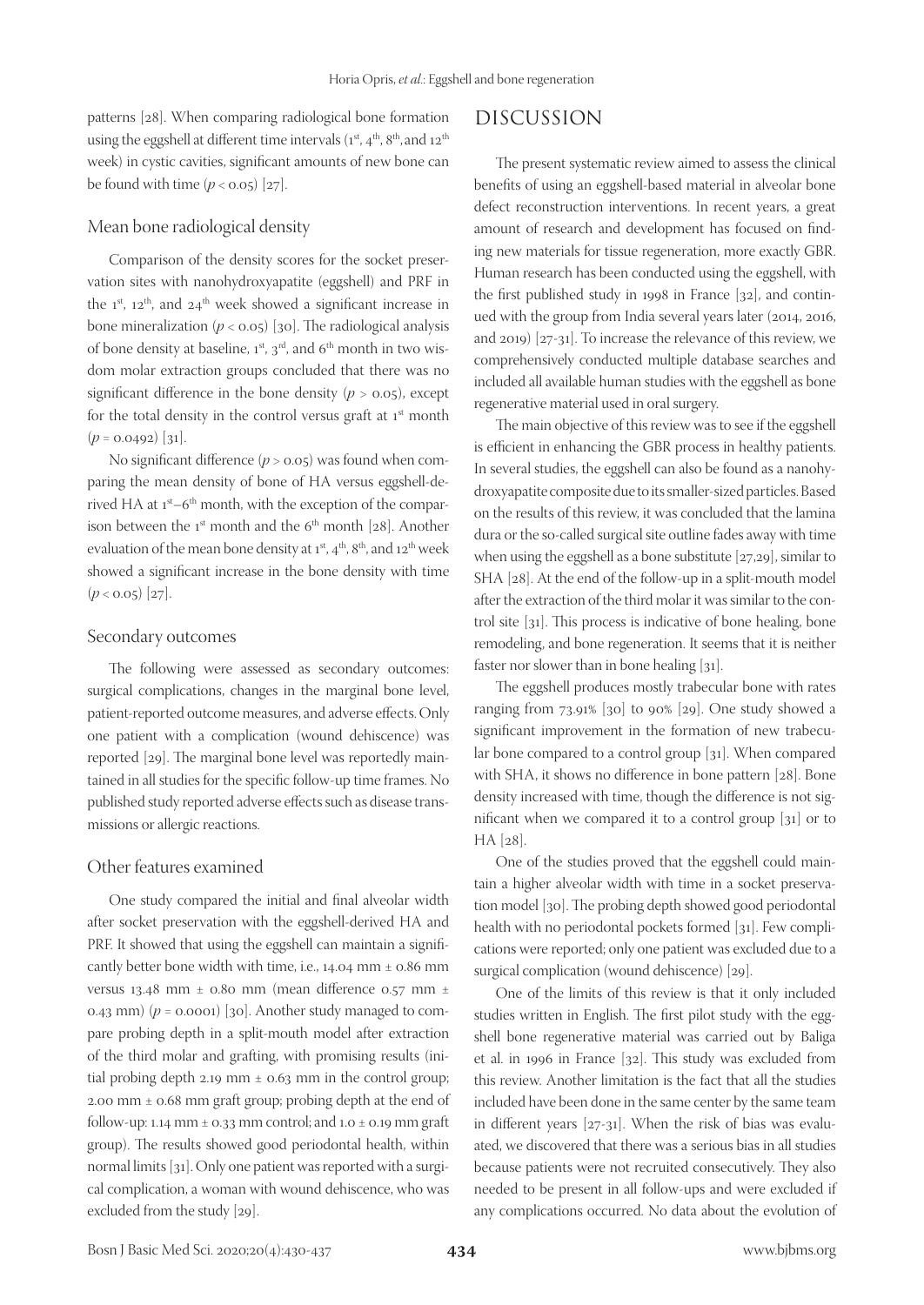the excluded patients was published in any of the studies, with the exception of 2 patients, one excluded due to the lack of follow-up [31] and the other due to surgical complications [29]. One of the studies stated that patients with complications were excluded but did not state the number of patients and reason(s) for their exclusion [28].

The first pilot study by Kattimani et al. in 2014 [27] was considered to have critical bias concerning the selection of the patients, due to the fact that no inclusion or exclusion criteria were clearly defined. The study stated that there were two undefined groups of patients. This study also stated that all patients with complications due to loss of the graft or infection were excluded. No data about these patients were available.

After evaluating the risk of bias [26], we found that four out of the five studies presented serious, and one presented a critical risk of bias (Figure 2). To be able to review the current literature and the current state of knowledge, we had to include every possible study in this very narrow field of research, even if there were serious and critical concerns regarding their bias.

Recent studies pointed out that the ideal treatment for cystic bone lesions still remains enucleation and primary wound closure without any bone grafts [33]. This questions the results and the quality of the eggshell-derived biomaterial as a bone substitute in the included studies [27-29] due to the fact that the model uses cystic/apicectomy bone defects. No clear conclusion can be drawn using this kind of study protocol, as the lesion tends to heal spontaneously after enucleation with primary wound closure.

Due to the design of the socket preservation model using eggshell-derived biomaterial alongside PRF [30] we cannot conclude one of the materials or the other is efficient. PRF is widely used for guided tissue regeneration [34] and even bone regeneration [35] in some instances. Thus, it is difficult to conclude that the eggshell alone accounted for the results in that study.

Only one of the studies [31] used a design that excluded inter-individual variability with its split-mouth model for grafting the socket after the third molar extraction. This was the only RCT eligible for this review.

The protocols with which the patients were assessed were not uniform in the corresponding studies, although all the included studies were performed by the same team. Only one of the studies [30] mentioned inserting dental implants at 24 weeks, but there were no data available on the number, survival rate, failure rate, and complications. None of the studies mentioned patient-reported outcomes.

Prospective randomized clinical studies are required to assess without a doubt the viability of the eggshell as a regenerative material. A clear and well-defined surgical and follow-up protocols need to be developed to address the current limitations. Comparative and blind assessment of the interventions can be a good addition to the future developments.

One of the studies cited dental implant placement after the eggshell-based bone reconstruction but did not provide any additional information. Another future prospect may be the evaluation of the mastication forces in the bone surrounding dental implants, and their survival rates and viability compared to the today's industry standard.

It is very important for the current practice to comprehend the failures, the reasons behind, and the mechanisms that produced them. The lack of solid data on complications and failures is another big drawback of the review that can only be counteracted through well-developed protocols and the inclusion of all available data. Due to the differences in the available data, this review was not able to statistically evaluate the studies included in the meta-analysis. The eggshell should be used in the future research with different types of membranes in GBR procedures. Another prospect for the future can be the use of the eggshell with complex dental implant surgery protocols for ridge augmentation and simultaneous implant placement, sinus lift, lateral or vertical augmentation, or even in combination with other materials (autologous bone and xenograft).



FIGURE 2. Overview of the risk of bias using the ROBINS-I tool.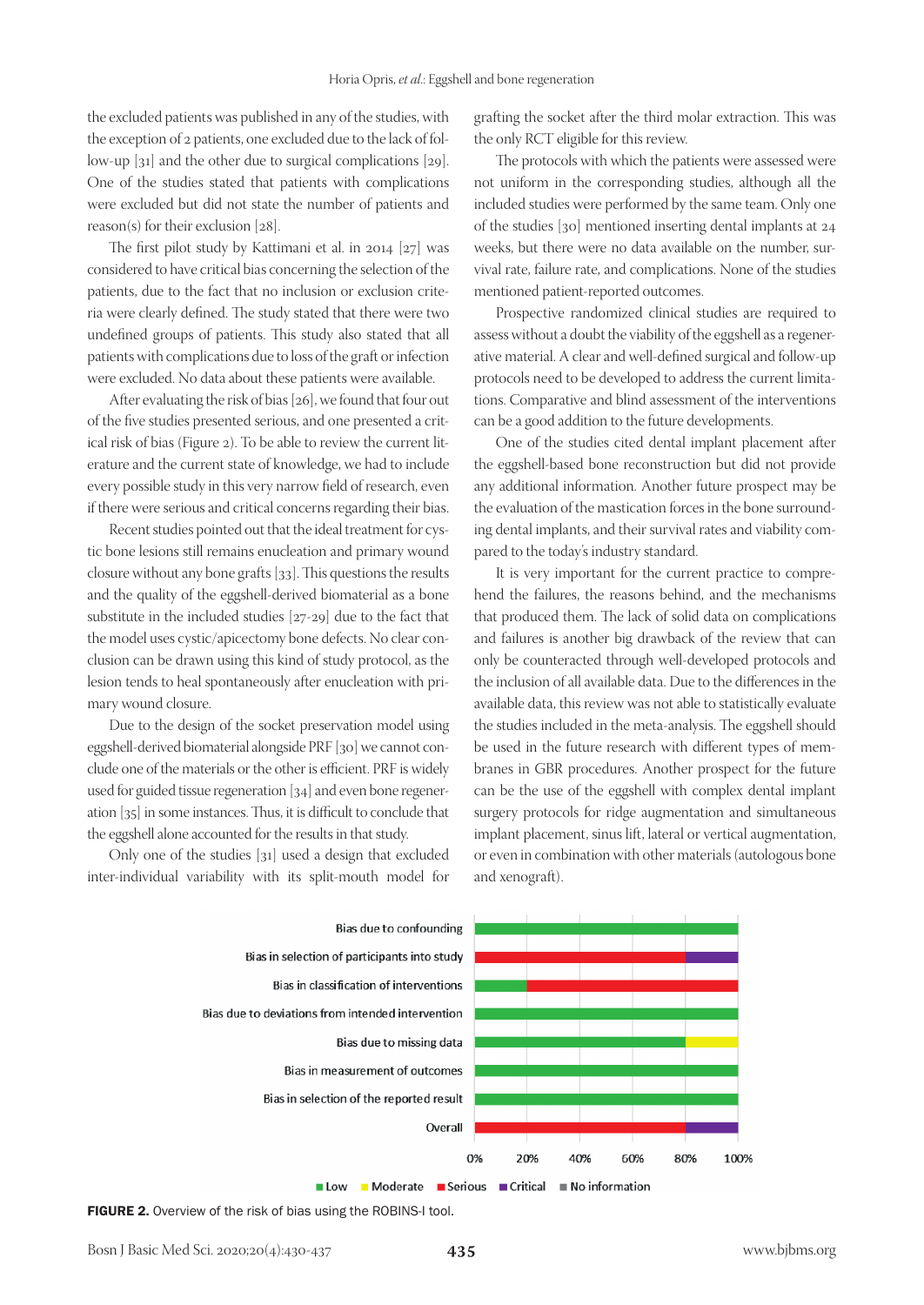Upcoming studies may use other processing methods of the eggshell, like surface-modified carbonated apatite [36,37], eggshell microparticle (ESP) reinforced gelatin-based hydrogels [38], or eggshells from other sources like ostriches [39]. Another possibility would be to combine eggshells and bioactive materials such as recombinant human bone morphogenetic protein-2 (rhBMP-2), as it was done in other recent studies [40,41].

Future development includes a lot of active research on the potential therapeutic effect of the eggshell. This research includes eggshell processing as cement [42] and as a drug delivery system [43]. Studies using other core components of the eggshell are promising, including osteopontin [44] and lysozyme with its antiseptic proprieties, and even as membranes [45].

## CONCLUSION

Within the limits of this review, the eggshell as a bone regeneration material demonstrated, in different circumstances (socket preservation, cystectomy/apicectomy bone defect, and third molar extraction), that it can be a viable filler material in bone regeneration procedures in oral surgery. It is also inexpensive, readily available, and easy to produce. No diseases and no immunological responses were seen in the included patient groups. It also does not disturb the healing process of the soft and hard tissues. It can be efficiently used standalone or in combination with PRF in alveolar preservation procedures.

## REFERENCES

[1] Hammerle CHF, Jung RE, Feloutzis A. A systematic review of the survival of implants in bone sites augmented with barrier membranes (guided bone regeneration) in partially edentulous patients. J Clin Periodontol 2002;29(s3):226-31.

https://doi.org/10.1034/j.1600-051x.29.s3.14.x.

[2] Sakkas A, Wilde F, Heufelder M, Winter K, Schramm A. Autogenous bone grafts in oral implantology - is it still a "gold standard"? A consecutive review of 279 patients with 456 clinical procedures. Int J Implant Dent 2017;3(1):23.

https://doi.org/10.1186/s40729-017-0084-4.

- [3] Misch CM. Complications of autogenous bone grafting. In: Froum SJ, editor. Dental Implant Complications: Etiology, Prevention, and Treatment, 2. Hoboken, NJ, USA: John Wiley and Sons, Inc.; 2015. p. 332-61. https://doi.org/10.1002/9781119140474.ch16.
- [4] Petite H, Viateau V, Bensaïd W, Meunier A, De Pollak C, Bourguignon M, et al. Tissue-engineered bone regeneration. Nat Biotechnol 2000;18(9):959-63. https://doi.org/10.1038/79449.
- [5] Brostow W, Lobland HH. Materials: Introduction and Applications. New Jersey, USA: John Wiley & Sons, Inc.; 2017. p. 974. https://doi.org/10.1557/mrs.2017.293.
- [6] Wood RA, Mealey BL. Histologic comparison of healing after tooth extraction with ridge preservation using mineralized versus demineralized freeze-dried bone allograft. J Periodontol 2012;83(3):329-36. https://doi.org/10.1902/jop.2011.110270.
- [7] Ho-Shui-Ling A, Bolander J, Rustom LE, Johnson AW, Luyten FP, Picart C. Bone regeneration strategies: Engineered scaffolds, bioactive molecules and stem cells current stage and future perspectives. Biomaterials 2018;180:143-62. https://doi.org/10.1016/j.biomaterials.2018.07.017.
- [8] Grover V, Malhotra R, Kapoor A, Sachdeva S. Bone allografts: A review of safety and efficacy. Indian J Dent Res 2011;22(3):496. https://doi.org/10.4103/0970-9290.87084.
- [9] Liu J, Kerns DG. Mechanisms of guided bone regeneration: A review. Open Dent J 2014;8(1):56-65. https://doi.org/10.2174/1874210601408010056.
- [10] Kao ST, Scott DD. A review of bone substitutes. Oral Maxillofac Surg Clin North Am 2007;19(4):513-21. https://doi.org/10.1016/j.coms.2007.06.002.
- [11] Wheeler SL. Sinus augmentation for dental implants: The use of alloplastic materials. J Oral Maxillofac Surg 1997;55(11):1287-93. https://doi.org/10.1016/s0278-2391(97)90186-5.
- [12] Retzepi M, Donos N. Guided bone regeneration: Biological principle and therapeutic applications. Clin Oral Implants Res 2010;21(6):567-76. https://doi.org/10.1111/j.1600-0501.2010.01922.x.
- [13] Rakhmatia YD, Ayukawa Y, Furuhashi A, Koyano K. Current barrier membranes: Titanium mesh and other membranes for guided bone regeneration in dental applications. J Prosthodont Res 2013;57(1):3-14.

https://doi.org/10.1016/j.jpor.2012.12.001. [14] Caballé-Serrano J, Munar-Frau A, Ortiz-Puigpelat O, Soto-Penaloza D, Peñarrocha M, Hernández-Alfaro F. On the search of the ideal barrier membrane for guided bone regeneration. J Clin

Exp Dent 2018;10(5):e477-83.

- https://doi.org/10.4317/jced.54767. [15] Zitzmann NU, Naef R, Schärer P. Resorbable versus nonresorbable membranes in combination with Bio-Oss for guided bone regeneration. Int J Oral Maxillofac Implants 1997;12(6):844-52.
- [16] Elgali I, Omar O, Dahlin C, Thomsen P. Guided bone regeneration: Materials and biological mechanisms revisited. Eur J Oral Sci 2017;125(5):315-37. https://doi.org/10.1111/eos.12364.
- [17] Hincke MT, Nys Y, Gautron J, Mann K, Rodriguez-Navarro AB, McKee MD. The eggshell: Structure, composition and mineralization. Front Biosci (Landmark Ed) 2012;17(1):1266-80. https://doi.org/10.2741/3985.
- [18] Rivera EM, Araiza M, Brostow W, Castaño VM, Diaz-Estrada J, Hernández R, et al. Synthesis of hydroxyapatite from eggshells. Mater Lett 1999;41(3):128-34. https://doi.org/10.1016/s0167-577x(99)00118-4.
- [19] Kingori AM. A review of the uses of poultry eggshells and shell membranes. Int J Poult Sci 2011;10(11):908-12. https://doi.org/10.3923/ijps.2011.908.912.
- [20] Kim JH, Kim MS, Oh HG, Lee HY, Park JW, Lee BG, et al. Treatment of eggshell with casein phosphopeptide reduces the severity of ovariectomy-induced bone loss. Lab Anim Res 2013;29(2):70. https://doi.org/10.5625/lar.2013.29.2.70.
- [21] Lee SW, Kim SG, Balázsi C, Chae WS, Lee HO. Comparative study of hydroxyapatite from eggshells and synthetic hydroxyapatite for bone regeneration. Oral Surg Oral Med Oral Pathol Oral Radiol 2012;113(3):348-55.

https://doi.org/10.1016/j.tripleo.2011.03.033.

- [22] Durmuş E, Çelik İ, Aydın MF, Yıldırım G, Sur E. Evaluation of the biocompatibility and osteoproductive activity of ostrich eggshell powder in experimentally induced calvarial defects in rabbits. J Biomed Mater Res Part B Appl Biomater 2008;86B(1):82-9. https://doi.org/10.1002/jbm.b.30990.
- [23] Dupoirieux L, Pourquier D, Picot MC, Neves M, Neves M. Comparative study of three different membranes for guided bone regeneration of rat cranial defects. Int J Oral Maxillofac Surg 2001;30(1):58-62.

https://doi.org/10.1054/ijom.2000.0011.

[24] Cordeiro CM, Hincke MT. Recent patents on eggshell: Shell and membrane applications. Recent Pat Food Nutr Agric 2011;3(1):1-8.